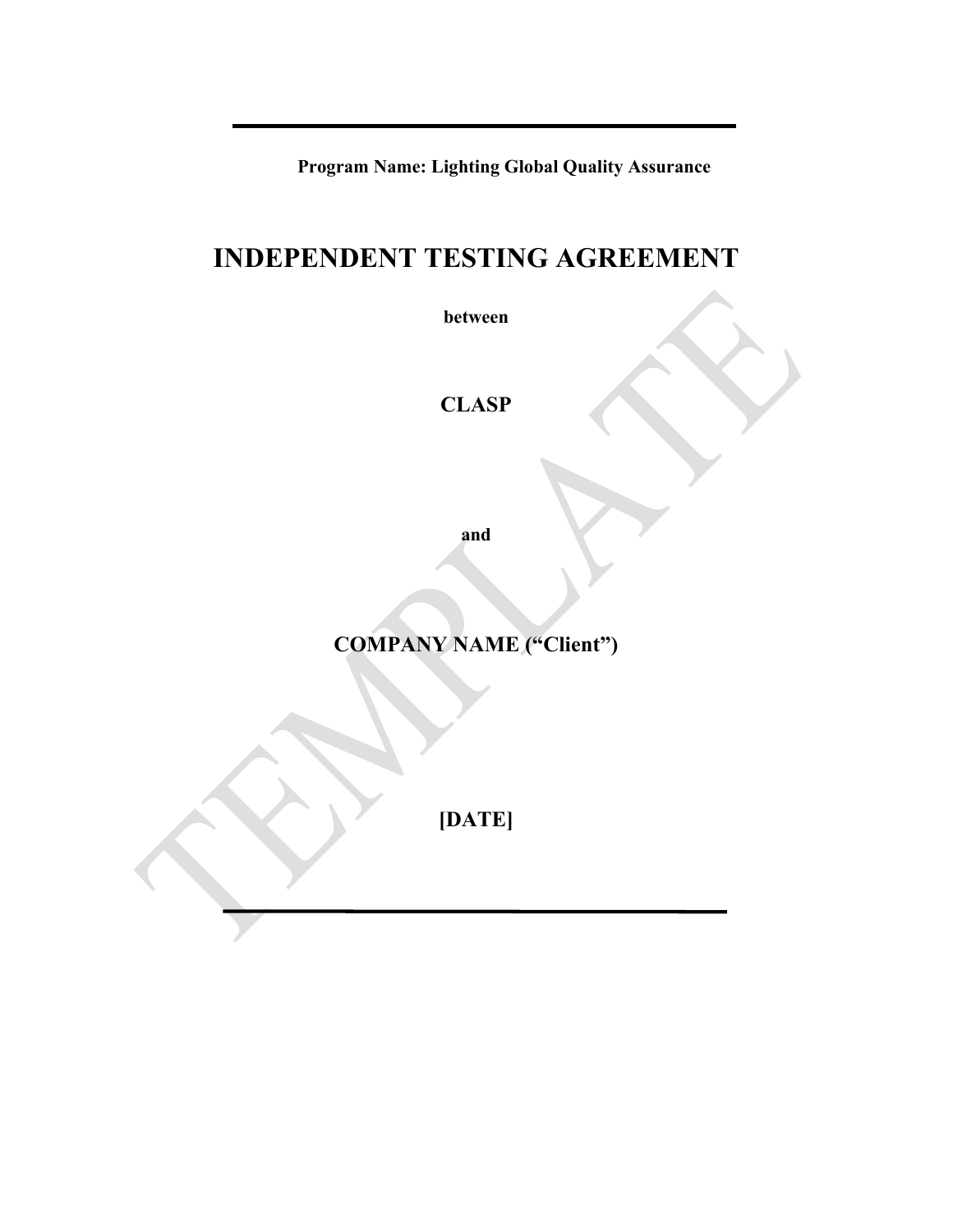### **INDEPENDENT TESTING AGREEMENT**

This INDEPENDENT TESTING AGREEMENT (the "Agreement"), dated as of [DATE] (the "Effective Date"), is entered into by and between CLASP ("CLASP") and [CLIENT COMPANY NAME] ("Client").

#### BACKGROUND

WHEREAS, CLASP serves as operator and manager of the Lighting Global Quality Assurance Program (as defined below), which sets forth certain minimum standards for off-grid solar lighting products and energy systems;

WHEREAS, Client has developed a Product(s) (as defined below) which Client desires to test to determine if such Product(s) meet(s) the Quality Standards (as defined below) for acceptance into the Lighting Global Quality Assurance Program;

WHEREAS, CLASP has engaged the Testing Laboratory (as defined below) to perform Product testing services relating to the Lighting Global Quality Assurance Program on behalf of CLASP; and

WHEREAS, Client desires to submit its Product(s) for testing by the Testing Laboratory in connection with the Lighting Global Quality Assurance Program.

NOW, THEREFORE, in consideration of the premises and mutual covenants contained in this Agreement and other good and valuable consideration the receipt and sufficiency of which is hereby acknowledged, the parties agree as follows:

#### **Article 1. Definitions.**

1.1. "GOGLA" means the Global Off-Grid Lighting Association.

1.2. "IFC" means International Finance Corporation.

1.3. "Lighting Global Quality Assurance Program" means the solar product quality assurance work that CLASP leads on behalf of the World Bank Group's Lighting Global Program in support of Lighting Global's broader program of support for the development of markets for modern off-grid solar lighting and energy systems.

1.4. "Lighting Global Policies" means: (i) the Quality Standards and Policies of the Lighting Global Quality Assurance Program, the current versions of which are located at <www.lightingglobal.org/news/type/quality-standards>, including, without limitation, the Product Sampling Policy, the Intellectual Property Policy for Product Testing, the Performance Reporting Policy, the Market Check Testing Policy, and the Communications and Branding Guidelines; and (ii) such other policies as CLASP may implement from time-to-time with respect to the Lighting Global Quality Assurance Program, as such policies may be amended or modified from time-totime by CLASP in its sole discretion.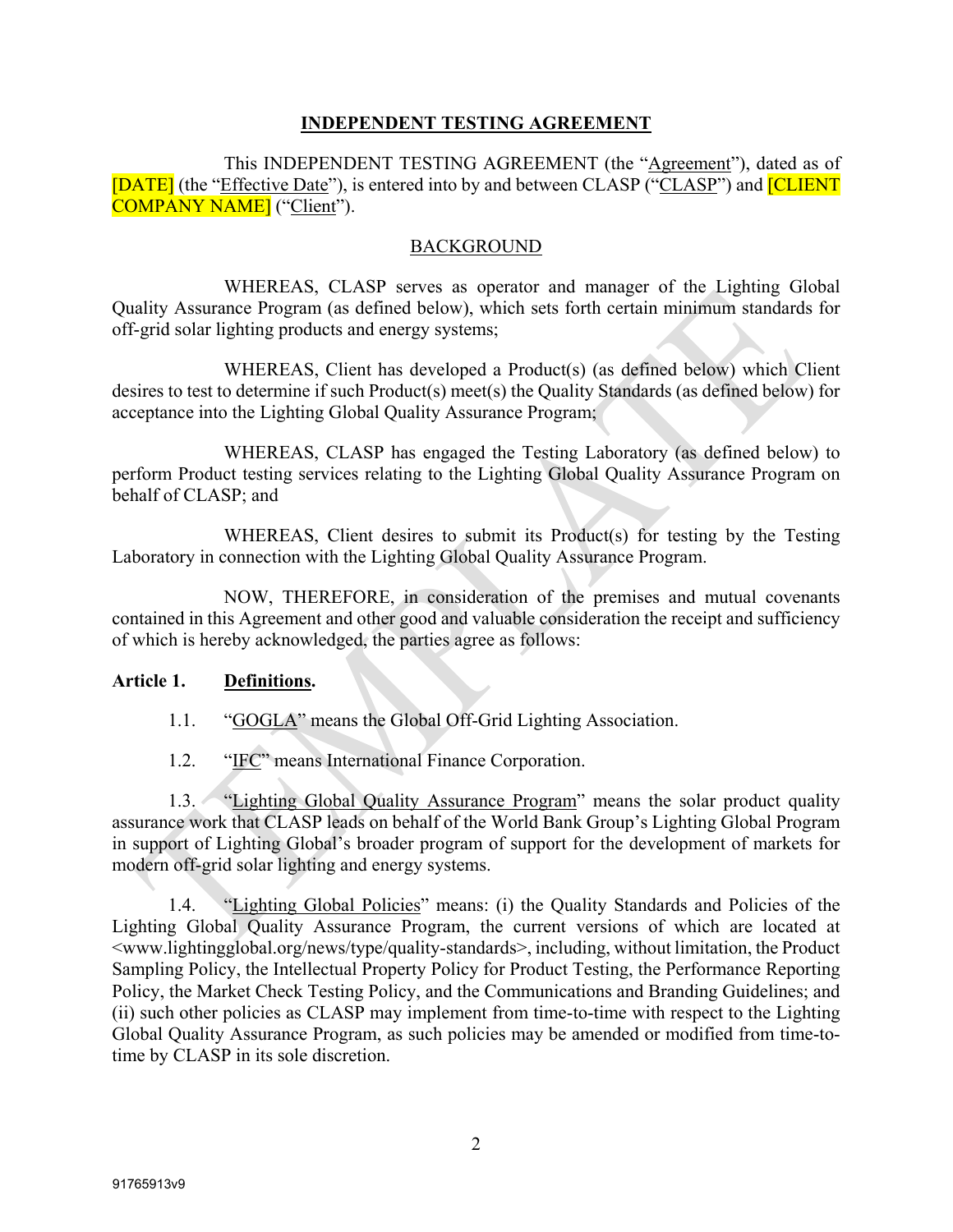1.5. "Lighting Global Website" means the website owned by IFC, located at <www.lightingglobal.org>.

1.6. "Losses" means any claims, threatened claims, damages, losses, liabilities, costs or judgments of any kind.

1.7. "Market Check Testing" means verification that the quality and performance of products sold in the market match the levels measured during Lighting Global Quality Assurance Program entry testing conducted pursuant to this Agreement.

1.8. "Product" means the off-grid solar lighting product or energy system submitted by Client for testing by the Testing Laboratory in connection with the Lighting Global Quality Assurance Program, as further described in Exhibit A.

1.9. "Product Documentation" means, with respect to any Product, such Product's Test Report, Verification Letter, and Standardized Specification Sheet.

1.10. "Quality Standards" means the specifications and standards for a Product's acceptance into the Lighting Global Quality Assurance Program. The version of the Quality Standards that is current at the time the Testing Process commences shall be the version applicable to the Product.

1.11. "Sales Data" means, with respect to a Product, information describing the number of units of such Product sold by or on behalf of Client during a particular Reporting Period.

1.12. "Standardized Specification Sheet" means a document generated by CLASP for each Product found to meet the Quality Standards that summarizes the Product's features and Test Results in a standardized format and shall be made publically available on the Lighting Global Website.

1.13. "Test Report" means a test report to be prepared by the Testing Laboratory describing the results of the Testing Process with respect to a Product, which shall include data and information relating to the testing of such Product.

1.14. "Testing Laboratory" means the facility selected by Client from the list of approved testing laboratories in Exhibit B approved to conduct the Testing Process specified in Exhibit C.

1.15. "Verification Letter" means a document generated by CLASP for each Product found to meet the Quality Standards that shall be made publically available on the Lighting Global Website and serves as proof that the applicable Product meets the applicable Quality Standards.

## **Article 2. Product Testing Process.**

2.1. CLASP Obligations. In connection with the testing of the Products by the Testing Laboratory, CLASP shall provide various testing coordination services as mutually agreed upon by the parties (collectively, the "Coordination Services"). Such Coordination Services may include: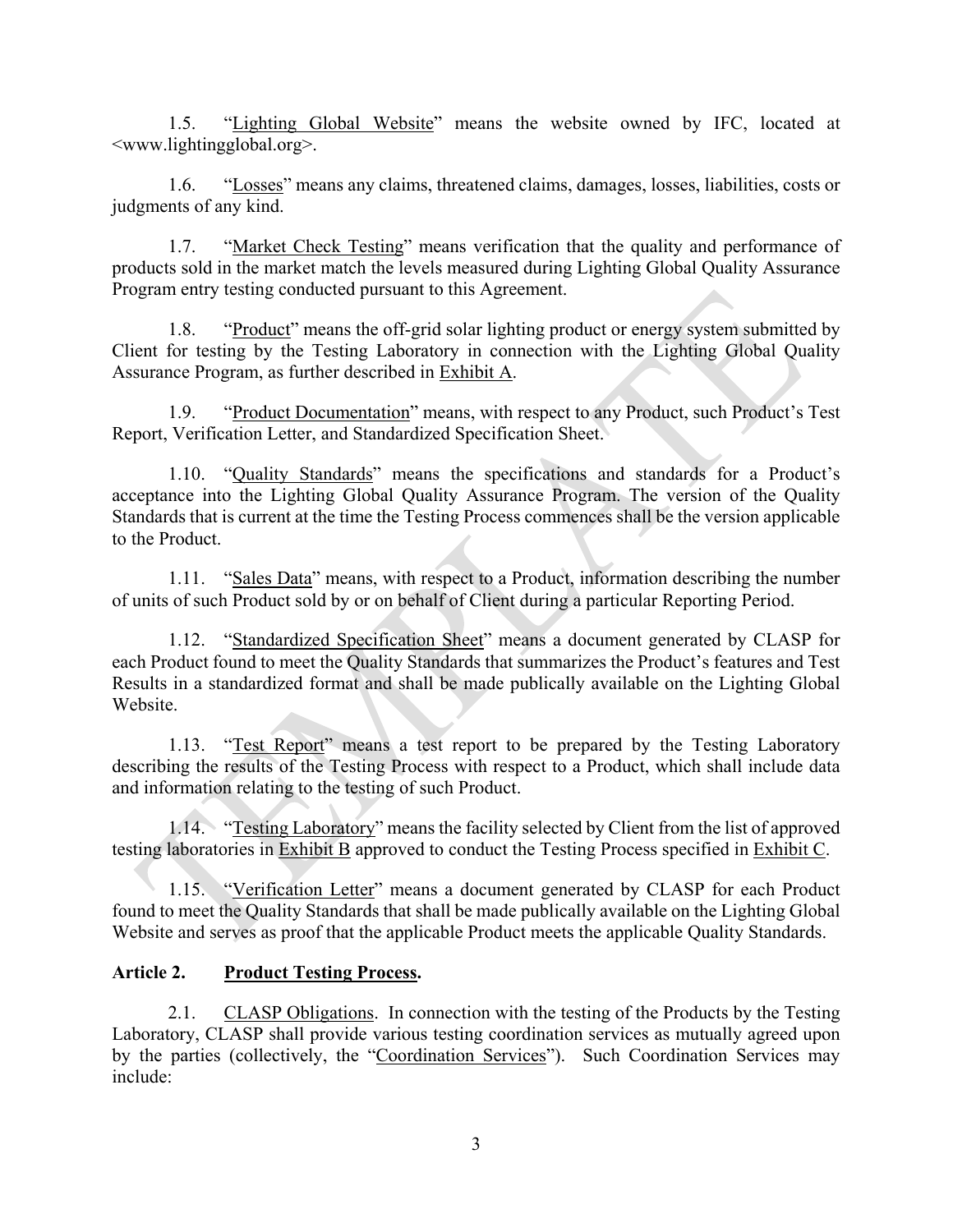- (a) development of the Testing Process (as defined below) for each Product;
- (b) coordination of Product sampling (if required);
- (c) review of test results (including summary cover letter);
- (d) generation of Standardized Specification Sheets and Verification Letters;

and

(e) the placement of the Product(s) on the Lighting Global Website (if applicable).

2.2. Product Testing. All Product testing will be guided by the testing process and procedures described in  $\overline{\text{Exhibit C}}$  attached hereto (the "Testing Process"), including the applicable Lighting Global Policies.

2.3. Client Obligations. Unless otherwise specified in Exhibit C, Client is solely responsible for the submission of Product samples to the Testing Laboratory in connection with the Testing Process, including ensuring the accuracy and completeness of any Product samples provided to the Testing Laboratory, subject to the processes and procedures outlined in the applicable Lighting Global Policies, including, without limitation and as applicable, minimum stock requirements as set forth in the Product Sampling Policy.

2.4. Re-Testing. In the event that Client receives a Test Report and is dissatisfied with the results or conclusions contained within such Test Report, Client may request that the applicable Product(s) be re-tested using the Testing Process. CLASP may, in its sole discretion, and subject to testing availability, grant such re-test, provided that in the event any such re-test is allowed by CLASP: (i) Client must re-pay the program fee described in Section 5.1 for such Product that is re-tested; and (ii) Client shall remain solely responsible for any fees or expenses payable to the Testing Laboratory relating to such re-testing. Re-testing following receipt of Test Reports resulting from Market Check Testing or renewal testing shall be governed by the terms of applicable Lighting Global Policies, including, without limitation and as applicable, the Market Check Testing Policy and the Policy for Renewing Test Results.

2.5. Refusal of Testing. CLASP reserves the right to refuse any Product for testing in connection with the Lighting Global Quality Assurance Program for any reason or no reason.

2.6. Conflict of Interest. The Client represents, warrants and covenants that as of the Effective Date and at all times during the time period in which any Product is being tested using the Testing Process, there shall be no conflicts of interest between the Client, including any of its employees, officers, directors, agents or consultants (collectively, "Representatives"), and the Testing Laboratory, including any of its Representatives. For the purposes of this Agreement, a conflict of interest will be deemed to exist if a person who has a personal or financial interest in the Client or any of its Representatives also has a personal or financial interest in the Laboratory or any of its Representatives. Should any such conflict of interest arise, Client shall immediately notify CLASP of such conflict and CLASP may, in its sole discretion, stop the Testing Process and terminate this Agreement upon thirty (30) days' notice to Client.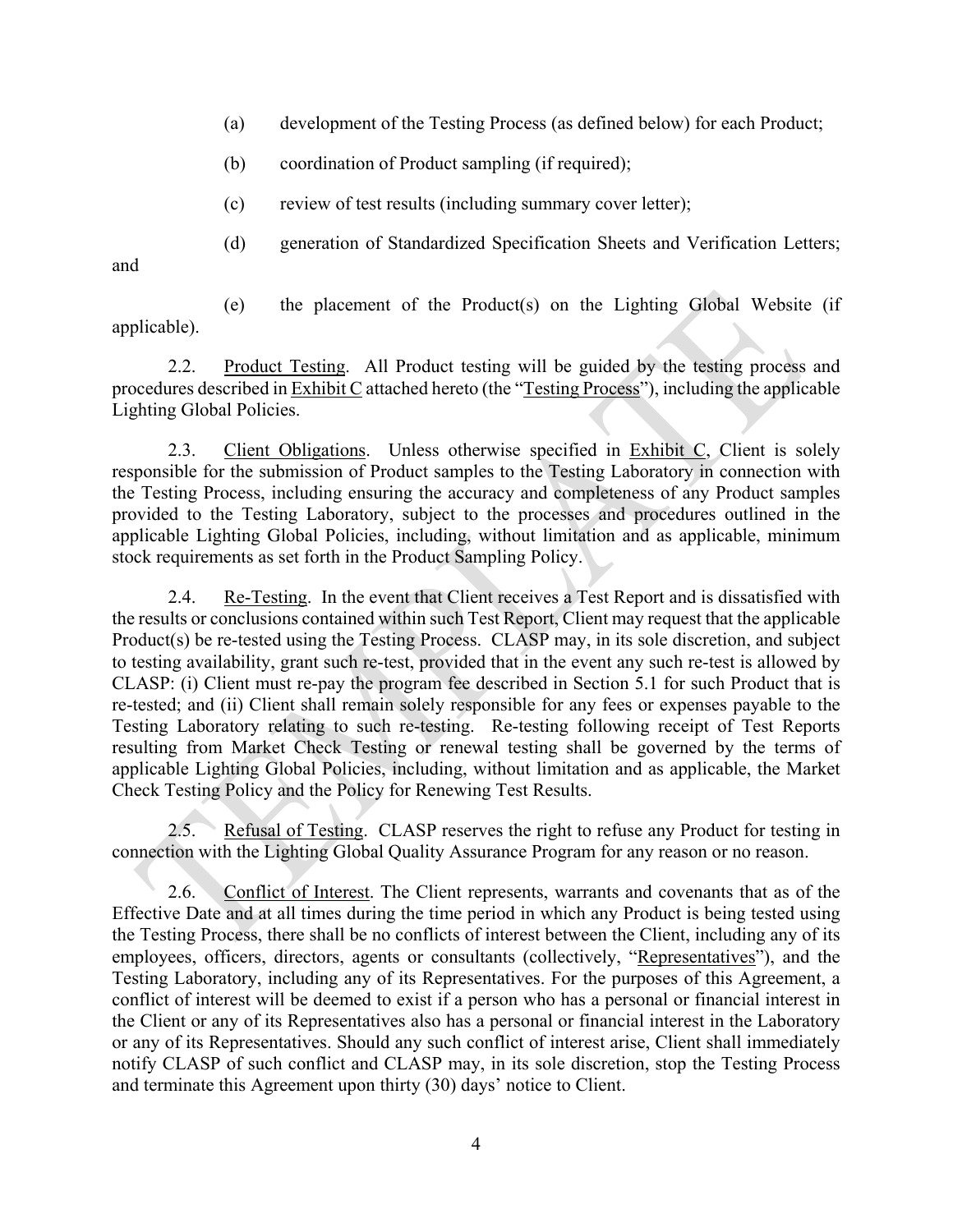#### **Article 3. Test Results.**

3.1. Test Report. Upon completion of the Testing Process for each Product, the Testing Laboratory shall provide a Test Report to CLASP. CLASP shall review the Test Report and work with the Testing Laboratory to revise it, if necessary, to ensure that it is an accurate and comprehensive record of the tests conducted by Testing Laboratory with respect to the applicable Product. CLASP shall provide the final Test Report to Client.

### 3.2. Use of Test Results and Product Documentation.

(a) *CLASP Use of Product Documentation*. CLASP acknowledges that, subject to the terms and conditions set forth herein, all Test Reports shall be deemed to be the Confidential Information of Client. Client hereby grants CLASP: (i) a royalty-free, fully paid-up, nonexclusive license to use the Test Reports (including all data and information contained therein) in connection with CLASP's provision of the Coordination Services, including to verify whether the applicable Product(s) have met the Quality Standards; and (ii) a perpetual, irrevocable, nonexclusive, royalty-free, fully-paid up, transferable, sublicensable license to use the Test Reports (including all data and information contained therein) on an anonymized and aggregated basis for all business or internal purposes. Client acknowledges that in connection with the Lighting Global Quality Assurance Program, CLASP may share and disclose information relating to Product testing with IFC staff associated with the Lighting Global Quality Assurance Program (or any associated regional programs), including any Product Documentation.

(b) *Client Use of Product Documentation.* Client shall have the right to use or disclose the Product Documentation for any and all purposes, provided that such Product Documentation has not expired or otherwise been invalidated in accordance with Section 3.3 and provided further that: (i) Client may not alter or modify any Product Documentation from its original form or content, including modification or manipulation of any data or information contained within such Product Documentation; (ii) any display or disclosure of any Test Report, Verification Letter, or Standardized Specification Sheet shall include the entirety of such document, without any portions of such document removed, redacted or obfuscated; and (iii) if any individual test results from any Product Documentation are disclosed or distributed with reference to either the Testing Laboratory or the Lighting Global Quality Assurance Program, or any other aspects of the Testing Process, such test results must be reported clearly and accurately and must be based on the average of all test sample results. Upon expiration or invalidation of Product Documentation in accordance with Section 3.3, Client may not use the Product Documentation for any purpose and may not otherwise claim or publicize its participation in the Lighting Global Quality Assurance Program, except as otherwise set forth in the Policy for Renewing Test Results.

3.3. Validity of Product Documentation. All Product Documentation shall be deemed to be valid for a period of two (2) years from the date the Test Report is delivered to Client (the "Certification Term"), provided, however, that Product Documentation may be invalidated at an earlier date if the applicable Product is subject to material design or manufacturing changes or modifications. Client shall inform CLASP as soon as reasonably practicable of any material design or manufacturing changes or modifications to a Product that has been the subject of a Test Report to allow CLASP to determine an appropriate course of action. CLASP may revoke the status of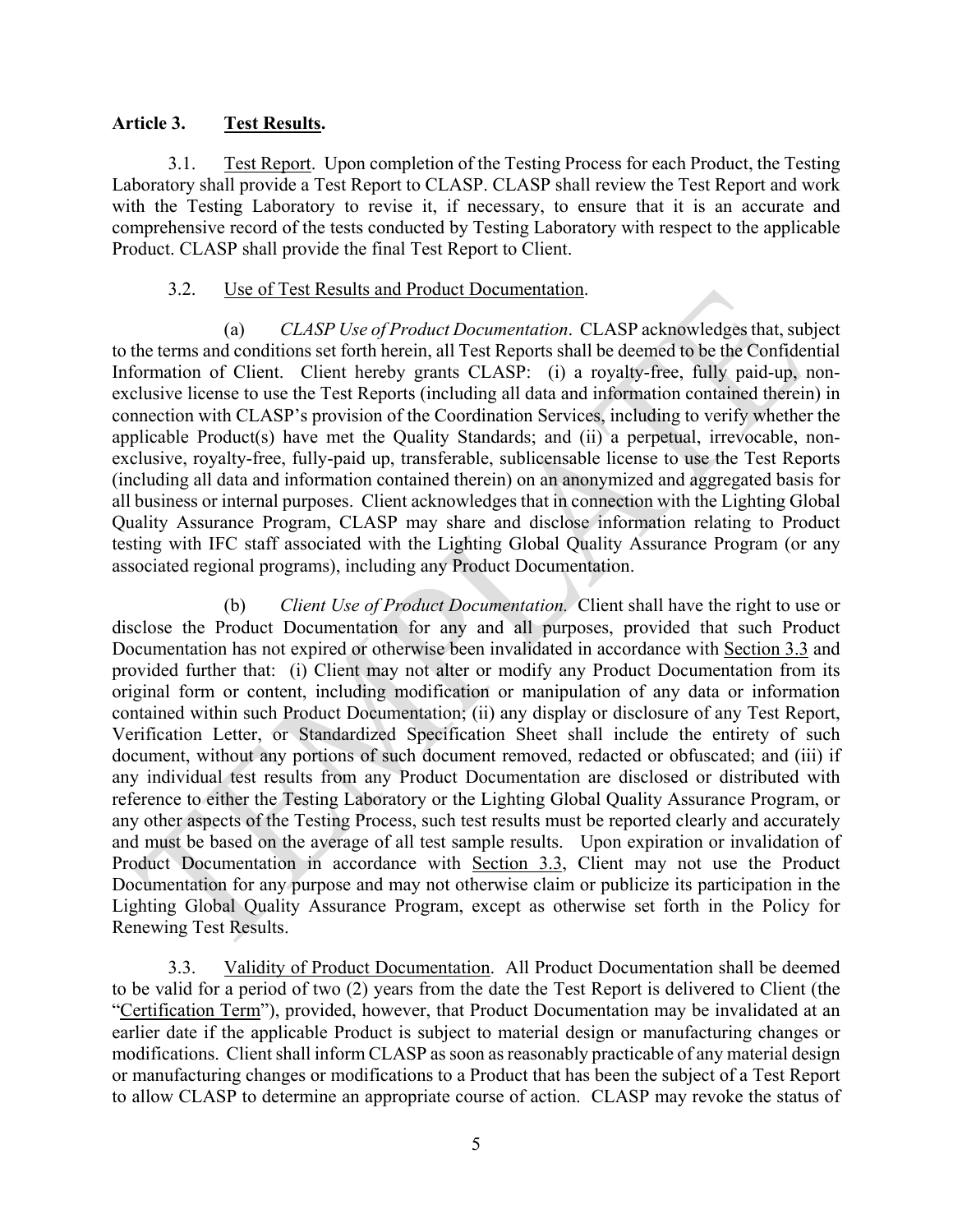Products that have previously been accepted into the Lighting Global Quality Assurance Program in its sole discretion, for any reason, including but not limited to: (i) if it is determined that a Product no longer meets the Quality Standards (including, without limitation, via Market Check Testing in accordance with the Market Check Testing Policy); (ii) if it is determined (or reasonably suspected) that a Product violates the intellectual property rights of any third party; (iii) if it is determined that there has been any fraud or misconduct on the part of Client with respect to the testing of any such Product; (iv) if Client misuses Product Documentation in violation of Section 3.2(b); or (v) if Client fails to provide Sales Data to CLASP as required by Section 4.2 below.

### **Article 4. Operation of Lighting Global Quality Assurance Program**.

4.1. Lighting Global Quality Assurance Program Policies. The determination as to whether any Product meets the requirements of the Lighting Global Quality Assurance Program shall be in the sole discretion of CLASP, and acceptance of a Product into the Lighting Global Quality Assurance Program may be subject to such additional terms and conditions as CLASP may implement from time-to-time. For the avoidance of doubt, regardless of whether a Product meets the Quality Standards as evidenced by a Test Report, CLASP is not required to accept any such Product into the Lighting Global Quality Assurance Program, and CLASP reserves the right to consider any other factors it deems appropriate in making such determination. In addition to the terms and conditions of this Agreement, the acceptance of any Product into the Lighting Global Quality Assurance Program (and the related use of any "LIGHTING GLOBAL" trademarks by Client or any references to the Lighting Global Quality Assurance Program in any of Client's marketing or advertising materials) shall also be subject to the terms and conditions stated in the Lighting Global Policies found on the Lighting Global Website at <www.lightingglobal.org>. The Lighting Global Policies are hereby incorporated into this Agreement by reference.

4.2. Information Sharing. Client acknowledges that CLASP is operating the Lighting Global Quality Assurance Program on behalf of IFC and that CLASP has the right to share information relating to Product testing with IFC staff associated with the Lighting Global Quality Assurance Program (or any associated regional programs) as necessary to operate the Lighting Global Quality Assurance Program. In addition, if and to the extent a Product is accepted into the Lighting Global Quality Assurance Program, Client shall provide Sales Data with respect to such Product to CLASP covering the duration of the Certification Term. Sales Data are due within 20 business days after the last day of each June for the January-June Reporting Period and within 20 business days after the last day of December for the July-December Reporting Period, except that there is no obligation to provide Sales Data for periods outside of the Certification Term. Client hereby agrees to either: (i) provide Sales Data directly to CLASP; or (ii) grant GOGLA the right to share relevant Sales Data with respect to such Product with CLASP. CLASP will request Sales Data from GOGLA. In the event that CLASP cannot obtain Sales Data from GOGLA, CLASP will request Sales Data from Client directly. CLASP shall use such Sales Data solely for the purposes of CLASP's operation of the Lighting Global Quality Assurance Program, including, as applicable, in determining which Products to select for Market Check Testing and for refining program strategy.

#### **Article 5. Fees and Expenses.**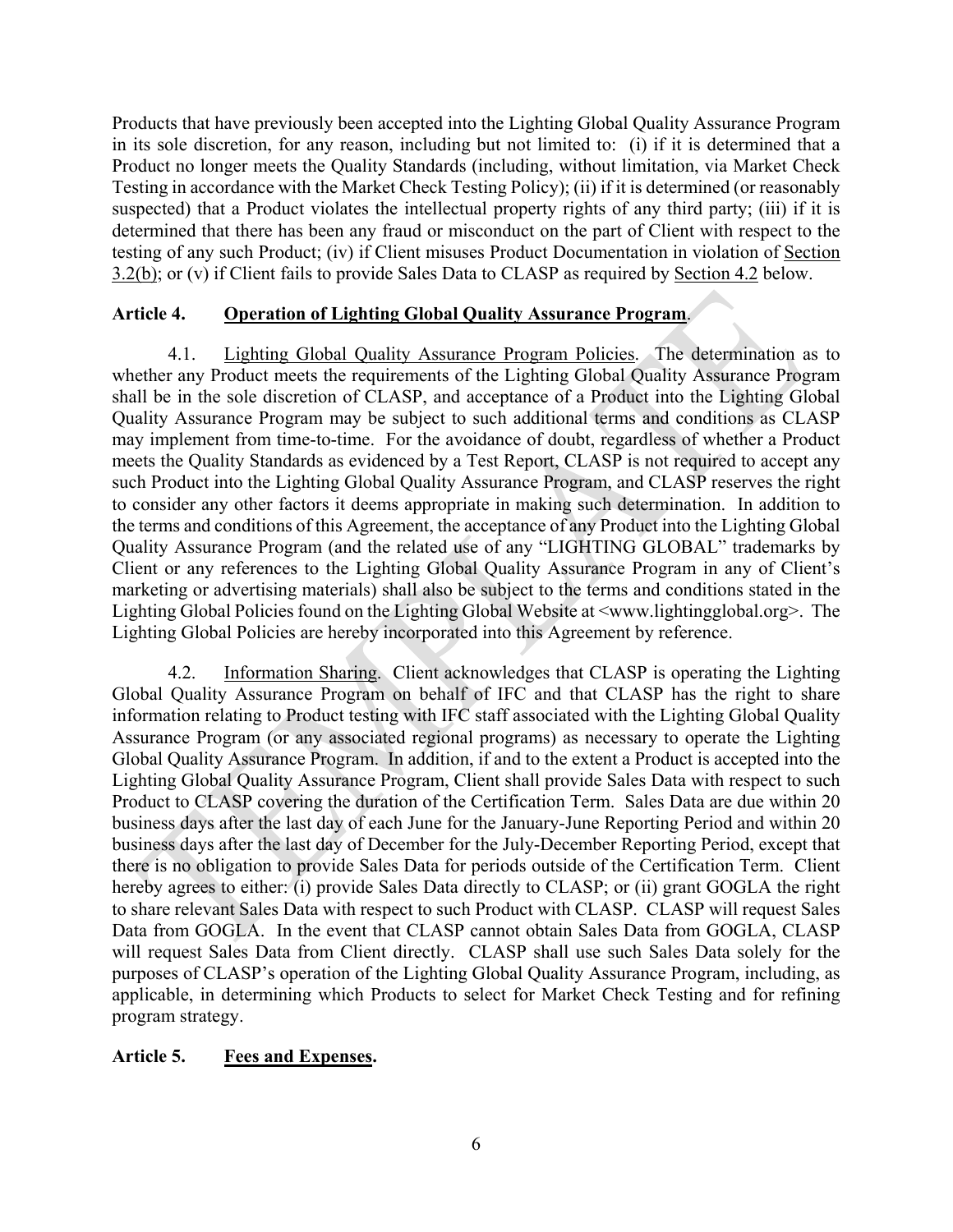5.1. Program Fee. In consideration for the Coordination Services, Client shall pay CLASP a fee of  $\boxed{S}$  (the "Program Fee") per Product to be tested using the Testing Process. The Program Fee is due upon the Effective Date. To the extent Client desires additional Coordination Services other than those provided by CLASP in the ordinary course of business, CLASP may, in its sole discretion, elect to provide such additional Coordination Services, subject to agreement between CLASP and Client regarding any additional fees to be paid by Client for such additional Coordination Services.

5.2. Testing Costs and Expenses. Client is solely responsible for all fees, costs and other expenses associated with the testing of any Products by the Testing Laboratory, including, without limitation, all costs relating to:

(a) transportation or shipment of Product samples to the Testing Laboratory;

(b) any fees charged by the applicable Testing Laboratory for the testing services; and

(c) any other fees, costs or expenses necessary to complete testing of the Products other than costs incurred by CLASP in connection with the Coordination Services.

Any fees payable by Client to the Testing Laboratory will be separately invoiced to Client by the Testing Laboratory and will be subject to such additional terms and conditions agreed upon between Client and the Testing Laboratory.

5.3. Taxes. Client will pay or reimburse CLASP for all sales, use, transfer, privilege, excise, value added, goods and services, application, permit or other taxes and all duties, whether international, national, state or local, however designated, which are levied or imposed by reason of the transactions contemplated hereby excluding, however, income taxes on the net income of CLASP.

5.4. Wire Transfers. Client shall pay CLASP a fee of [\$50] (the "Bank Fee") per payment to be made by Client to CLASP under this Agreement. All payments shall be made in US dollars by wire transfer from Client to the following account of CLASP:

Beneficiary Name: XXXX Account Number: XXXX Bank Name: XXXX Bank Address: XXXX SWIFT (BIC) Code: XXXX ABA/Routing Number: XXXX

## **Article 6. Confidentiality.**

6.1. Confidentiality. Each Party (the "Receiving Party") may be granted access to or provided with Confidential Information of the other Party (the "Disclosing Party") during the term of this Agreement. Subject to Section 6.3, and except as provided for in Article 4, each Receiving Party shall maintain in strict confidence all Confidential Information of the Disclosing Party and shall not disclose such Confidential Information to any third party. Confidential Information of the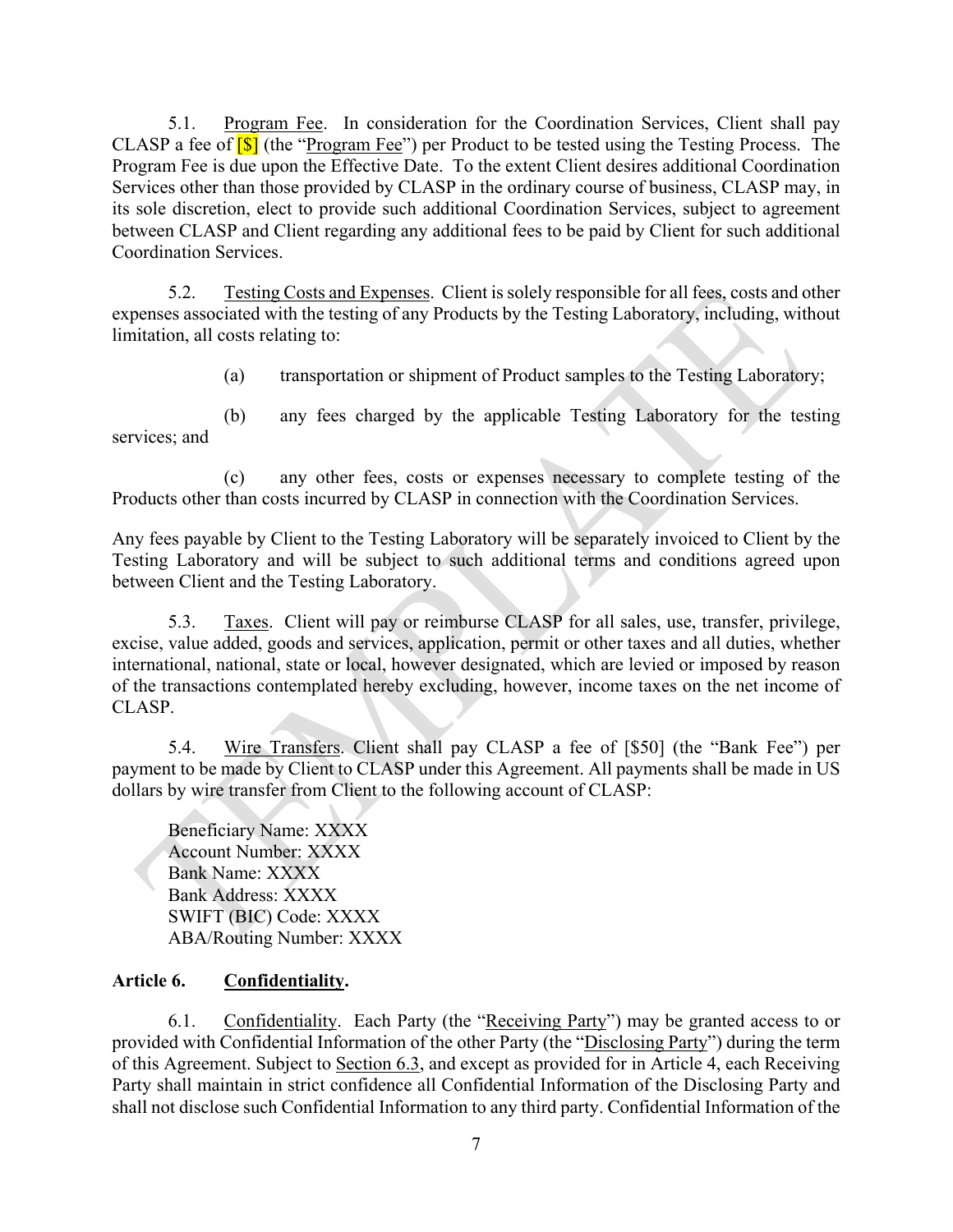Disclosing Party shall only be used by the Receiving Party in order to perform its obligations or exercise its rights under this Agreement. Access to a Disclosing Party's Confidential Information shall be limited to the Receiving Party's and its affiliates' employees and contractors on a "need to know" basis, and the Receiving Party shall inform such employees and contractors of these confidentiality obligations and shall be responsible for any breach of these confidentiality obligations by such employee or contractor. Each Receiving Party agrees to protect the Confidential Information of the Disclosing Party in the same manner that it protects the confidentiality of its own proprietary and confidential information of like kind, but in no event shall either Party exercise less than reasonable care in protecting such Confidential Information. "Confidential Information" means information relating to a party, its business or assets or that of any of its customers, affiliates, subcontractors or other persons that is not generally known to the public, whether of a technical, business or other nature, that is disclosed by the Disclosing Party to the Receiving Party which is in documentary or other tangible form, or disclosed orally. Confidential Information shall not include any information that the Receiving Party can demonstrate: (i) is or becomes publicly available through publication, inspection of commercially available product or otherwise without breach of this Agreement; (ii) was known to the Receiving Party at the time of its receipt from the Disclosing Party, which knowledge can be demonstrated in writing by the Receiving Party; (iii) is rightfully acquired by the Receiving Party from a third party without any obligation of confidentiality; (iv) can be demonstrated in writing to have been independently developed by the Receiving Party prior to the Effective Date without the use or benefit of the Disclosing Party's Confidential Information; or (v) is approved in writing by the Disclosing Party for release by the Receiving Party.

6.2. Legally Compelled Disclosure. If the Receiving Party is requested to disclose Confidential Information or the substance of this Agreement in connection with a legal or administrative proceeding or otherwise to comply with a requirement under the law, the Receiving Party will give the Disclosing Party prompt notice of such request so that the Disclosing Party may seek an appropriate protective order or other remedy, or waive compliance with the relevant provisions of this Agreement. If the Disclosing Party seeks a protective order or other remedy, the Receiving Party, at the Disclosing Party's expense, will cooperate with and assist the Disclosing Party in such efforts. If the Disclosing Party fails to obtain a protective order or waives compliance with the relevant provisions of this Agreement, the Receiving Party will disclose only that portion of the Confidential Information which its legal counsel determines it is required to disclose, and will use its reasonable efforts to obtain confidential treatment of the Confidential Information to be disclosed.

6.3. Return of Confidential Information. Subject to the other terms and conditions of this Agreement, upon written request from the Disclosing Party, the Receiving Party will promptly return all tangible Confidential Information it has received from the Disclosing Party, together with all copies thereof and any other materials or information prepared or developed by the Receiving Party that embodies or incorporates Confidential Information of the Disclosing Party.

#### **Article 7. Representations and Warranties.**

7.1. Client Representations and Warranties. Client represents and warrants to CLASP that: (a) this Agreement is a legal, valid and binding obligation of Client enforceable against Client in accordance with its terms; (b) Client is not subject to any judgment, order, injunction, decree or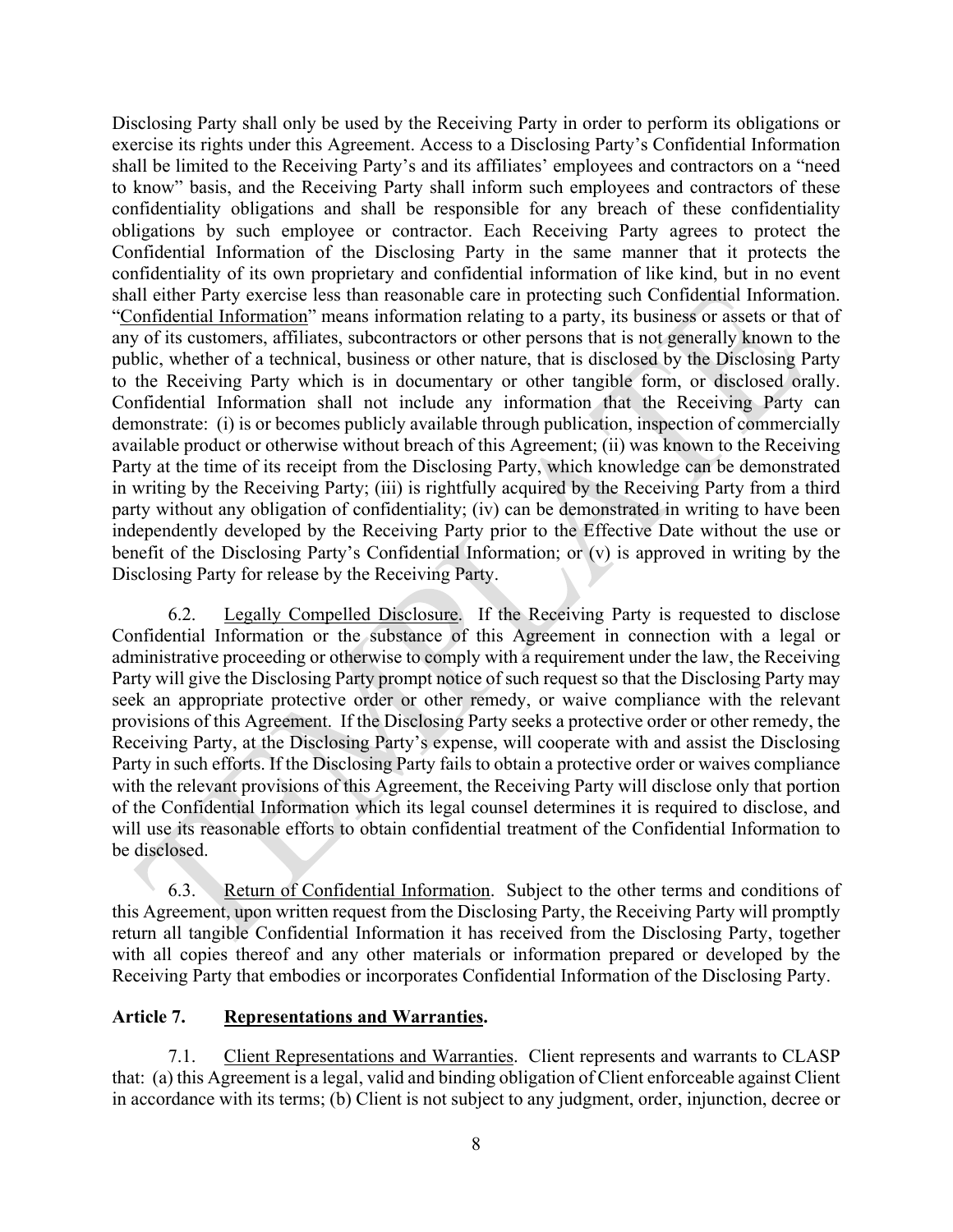award of any court, administrative agency or governmental body that would or might interfere with its performance of any of its obligations hereunder; (c) Client has full power and authority to enter into and perform its obligations under this Agreement in accordance with its terms, and is not required to secure the consent, approval or waiver of any third party with respect to such performance; (d) Client is the lawful and rightful owner of the Product(s) and all intellectual property associated with any such Product or otherwise is an authorized licensee of the intellectual property associated with any such Product; and (e) the provision and use of the Product(s) as contemplated herein will not infringe, misappropriate or otherwise violate the rights of any third party (including intellectual property rights, confidentiality obligations or rights of privacy).

7.2. Warranty Disclaimer. CLIENT ACKNOWLEDGES AND AGREES THAT THE COORDINATION SERVICES ARE PROVIDED TO CLIENT "AS-IS". NEITHER CLASP NOR IFC MAKES ANY REPRESENTATIONS, WARRANTIES OR COVENANTS OF ANY KIND UNDER THIS AGREEMENT, EXPRESS OR IMPLIED, INCLUDING ANY EXPRESS OR IMPLIED WARRANTIES OF MERCHANTABILITY OR FITNESS FOR A PARTICULAR PURPOSE OR NON-INFRINGEMENT. NEITHER CLASP NOR IFC SHALL HAVE ANY LIABILITY OF ANY KIND RELATING TO THE ACCURACY, COMPLETENESS, TIMELINESS, RELIABILITY OR SUFFICIENCY OF THE TESTING PROCESS OR ANY TEST REPORT OR TEST RESULTS. IN NO EVENT SHALL CLASP OR IFC BE LIABLE TO CLIENT OR ANY THIRD PARTY FOR ANY DIRECT, INDIRECT, SPECIAL, CONSEQUENTIAL, EXEMPLARY, PUNITIVE, SPECIAL OR INCIDENTAL DAMAGES, INCLUDING WITHOUT LIMITATION, LOST INCOME OR PROFITS, EVEN IF ADVISED OF THE POSSIBILITY THEREOF, IN RELATION TO THIS AGREEMENT. IN NO EVENT WILL CLASP'S OR IFC'S CUMULATIVE LIABILITY UNDER THIS AGREEMENT FOR ANY AND ALL CAUSES OF ACTION EXCEED THE FEES PAID TO CLASP UNDER THIS AGREEMENT. Without limiting the foregoing, Client acknowledges and agrees that it has not relied on, and hereby disclaims reliance on, any representation, warranty or other statement or omission of CLASP or IFC or any of their directors, officers, employees or agents beyond those expressly set forth in this Agreement.

**Article 8. Indemnities**. Client shall defend, indemnify and hold CLASP and IFC and their affiliates, directors, officers, employees and agents harmless against any Losses (including reasonable attorneys' fees) arising out of or otherwise relating to: (a) any breach by Client of any representation, warranty, term or condition of this Agreement; (b) any claim that the use of any Product infringes or otherwise violates the rights of any third party; (c) any claims relating to the acts or omissions of IFC or the Testing Laboratory or the conduct of the Testing Process; and (d) any fees or expenses owed to Testing Laboratory arising out of the testing of the Product(s).

**Article 9. Reservation of Rights**. Client acknowledges that CLASP and IFC may, for any reason or no reason, refuse to accept any Test Reports or related test results for any Product from Testing Laboratory or any other institution. Nothing in this Agreement shall be construed to in any way constitute or imply a waiver, renunciation, termination or modification by CLASP or IFC of any privilege, immunity or exemption of CLASP or IFC granted under this Agreement or under their respective Articles of Agreement, by-laws or other charter or formation documents.

## **Article 10. Miscellaneous.**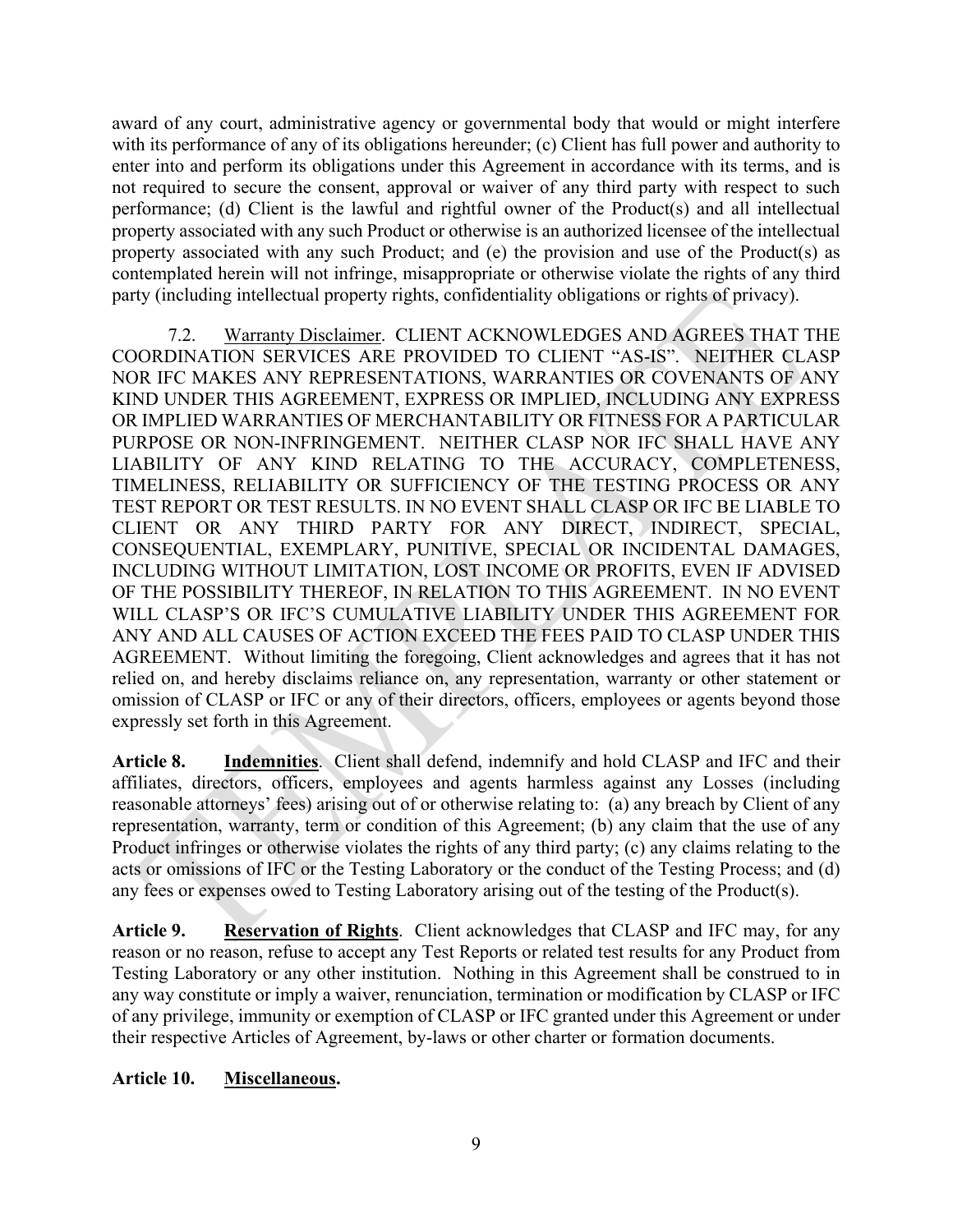10.1. Client's Representative. For the administration of this Agreement the Client shall designate a Representative. The Client's Representative shall have full authority to act on behalf of the Client for all purposes in connection with this Agreement. The Client's Representative from the date of this Agreement shall be the person so designated in Exhibit D. The Client may from time to time replace its Representative and shall give CLASP notice in advance of any such replacement.

10.2. Governing Law; Dispute Resolution. This Agreement and all claims (including, without limitation, claims based in contract, statute or tort) arising out of or relating to this Agreement, its interpretation, validity and enforcement shall be governed by, and construed and interpreted in accordance with, the law of the State of New York applicable to contracts made, and to be performed wholly, in the State of New York.

10.3. Assignment. Client may not assign, delegate or transfer any of its rights or obligations under this Agreement without the prior written consent of CLASP.

10.4. Independent Contractors. The parties are independent contractors and no partnership, joint venture or employment relationship is intended by this Agreement. Neither party has the authority to enter into agreements or make any representations or warranties of any kind on behalf of the other party.

10.5. Amendment; Waiver. This Agreement may not be modified or amended, or any of its provisions waived, except by an agreement in writing signed by each of the parties.

10.6. Severability. If any provision of this Agreement or the application thereof to any person or entity or circumstance shall be invalid, illegal or unenforceable to any extent, the remainder of this Agreement and the application thereof shall not be affected and shall be enforceable to the fullest extent permitted by the law.

10.7. Headings. The headings in this Agreement are inserted for convenience only and are in no way intended to describe, interpret, define, or limit the scope, extent or intent of this Agreement or any provision hereof.

10.8. Survival. Sections 3.2(a) and Articles 4, 5, 6, 7, 8, 9 and 10 shall survive any expiration or termination of this Agreement.

10.9. Counterparts. This Agreement may be executed in one or more counterparts, each of which shall be deemed an original but all of which shall constitute one and the same instrument.

10.10. Entire Agreement. This Agreement constitutes the entire agreement between the parties and supersedes any and all prior agreements, understandings and arrangements, oral or written, between them with respect to the subject matter hereof.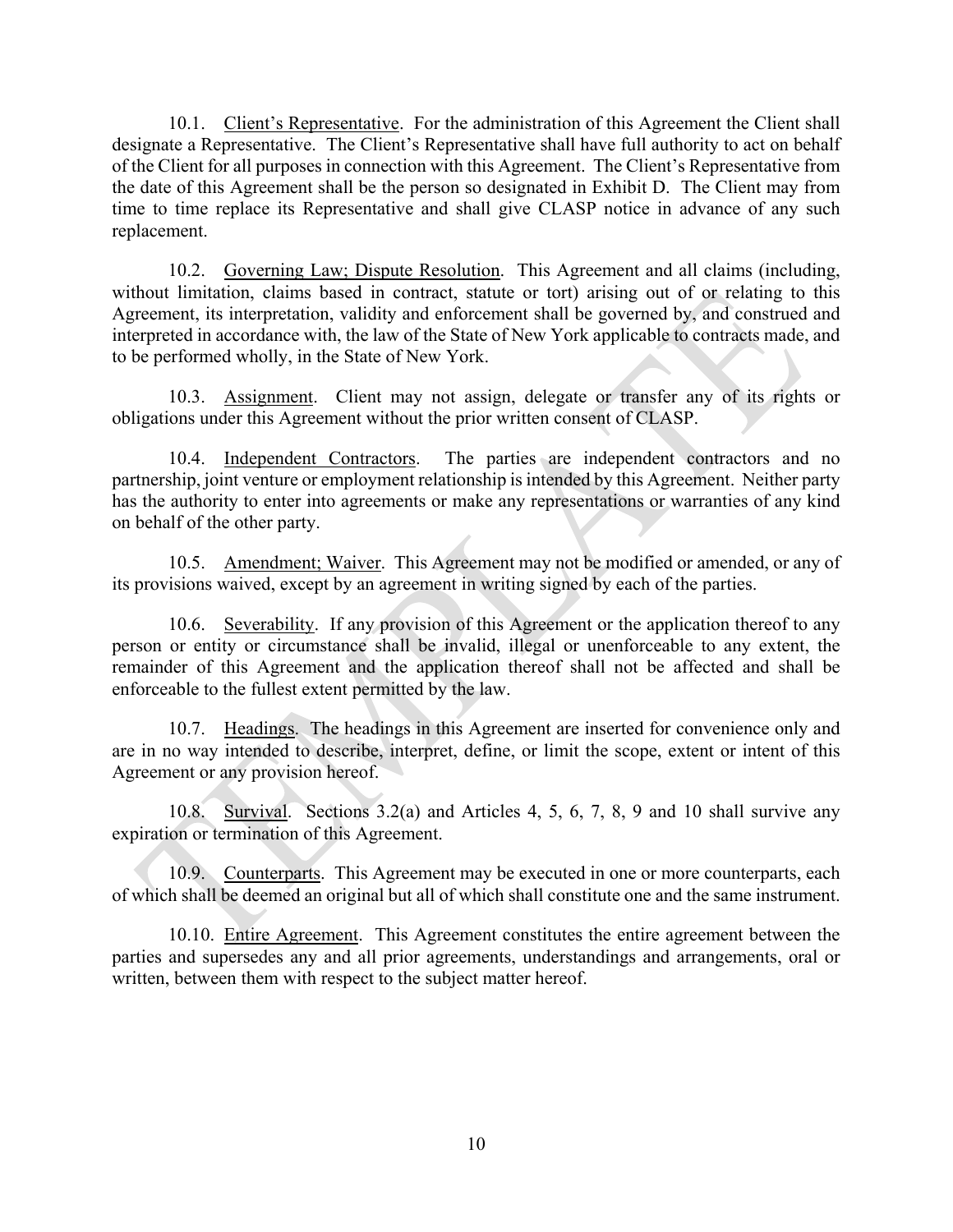IN WITNESS WHEREOF, the parties hereto have executed this Agreement, effective as of the date first above written.

| [CLASP]                                  |
|------------------------------------------|
| By:                                      |
|                                          |
| [CLIENT]<br>By: $\overline{\phantom{0}}$ |
|                                          |
|                                          |
|                                          |
|                                          |
|                                          |
|                                          |
|                                          |
|                                          |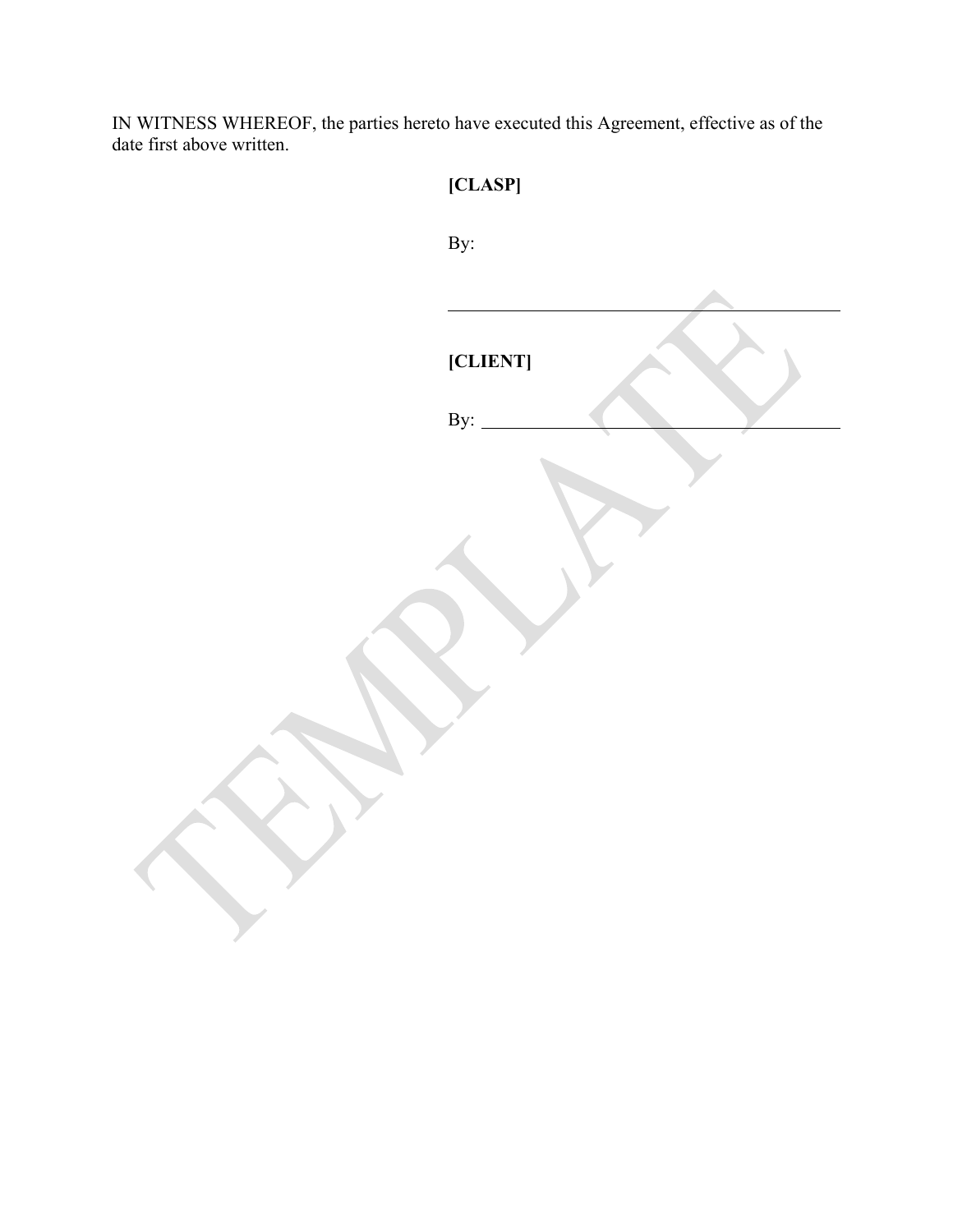# **Exhibit A Product Description**

[The QA Team will insert a description of the product or products to be tested, which includes the following:

- Product image. If not image available, note form factor
- Specify if it's SHS or pico-PV]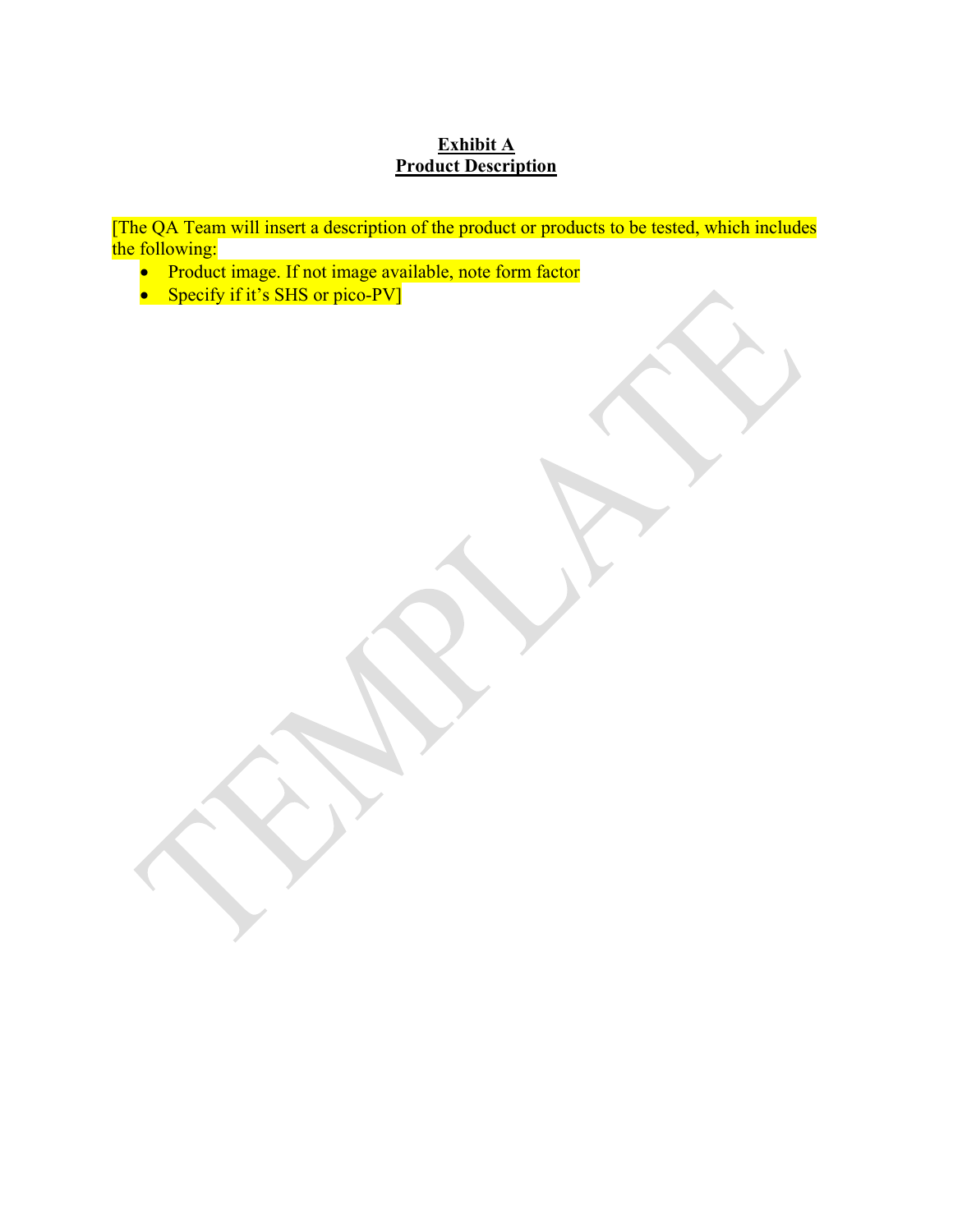## **Exhibit B Approved Testing Laboratories**

[The QA Team will select from the list of Lighting Global approved laboratories that can conduct the tests described in Exhibit C and include contact information for each]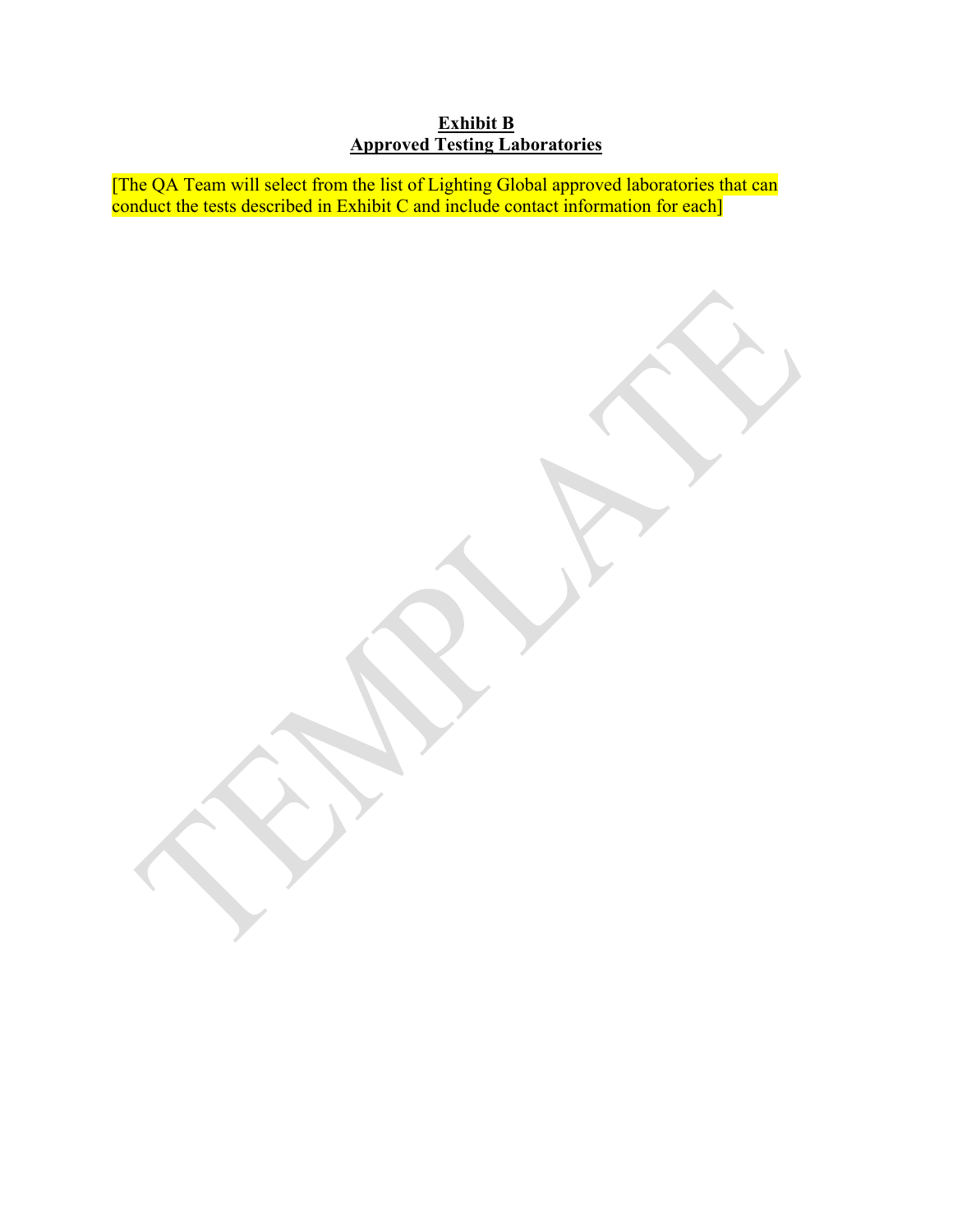## **Exhibit C Testing Process**

[The QA Team will select the relevant highlighted text for each specific agreement.]

[For QTM, MCM, ISM, PAYGO]The testing will be carried out according to the [Quality Test Method (QTM) | Initial Screening Method (ISM) | Market Check Method (MCM) | Pay-As-You-Go (PAYG) Method specified in Edition 4 of the International Electrotechnical Commission (IEC) Technical Specification 62257-9-5

[FOR Renewal] The product(s) will undergo Renewal testing according the Market Check Method (MCM) as specified in Edition 4 of the International Electrotechnical Commission (IEC) Technical Specification 62257-9-5.

 $[7 \mid 18 \mid 16]$  samples will be required to complete the tests. These samples will be **[randomly** selected by a party appointed by the Lighting Global OA Team following the procedure laid out in the Product Sampling Policy | provided directly to the Testing Laboratory by the Client]. The Sampling Agent will not be able to select samples if the Client does not adhere to minimum stock requirements as set forth in the Product Sampling Policy, and the Client will be required to pay CLASP **[INSERT AMOUNT**] for a second sampling attempt, such amount to be paid before a Sampling Agent will be dispatched to make a second sampling attempt.

Results will be evaluated using the Lighting Global Quality Standards for **[pico-solar products**] solar home system kits].

Please consult the following documents for details on the policies and procedures that are particularly relevant to this Product:

- Product Sampling Policy: [https://www.lightingglobal.org/resource/product-sampling](https://www.lightingglobal.org/resource/product-sampling-policy/)[policy/](https://www.lightingglobal.org/resource/product-sampling-policy/)
- Accelerated Verification Method Policy: <https://www.lightingglobal.org/resource/accelerated-verification-method-policy/>
- Co-Branding Policy:<https://www.lightingglobal.org/resource/co-branding-policy/>
- Framework for Testing Product Component Families; [https://www.lightingglobal.org/resource/framework-for-testing-product-component](https://www.lightingglobal.org/resource/framework-for-testing-product-component-families/)[families/](https://www.lightingglobal.org/resource/framework-for-testing-product-component-families/)
- Policy for Renewing Test Results [https://www.lightingglobal.org/resource/policy-for](https://www.lightingglobal.org/resource/policy-for-renewing-test-results/)[renewing-test-results/](https://www.lightingglobal.org/resource/policy-for-renewing-test-results/)
- Performance Reporting Requirements: <https://www.lightingglobal.org/resource/performance-reporting-requirements/>
- Quality Assurance for Pay-as-you-go (PAYG) Energy Systems: [https://www.lightingglobal.org/resource/quality-assurance-for-pay-as-you-go-energy](https://www.lightingglobal.org/resource/quality-assurance-for-pay-as-you-go-energy-systems/)[systems/](https://www.lightingglobal.org/resource/quality-assurance-for-pay-as-you-go-energy-systems/)
- Testing Similar Products Policy; [https://www.lightingglobal.org/resource/testing-similar](https://www.lightingglobal.org/resource/testing-similar-products-policy/)[products-policy/](https://www.lightingglobal.org/resource/testing-similar-products-policy/)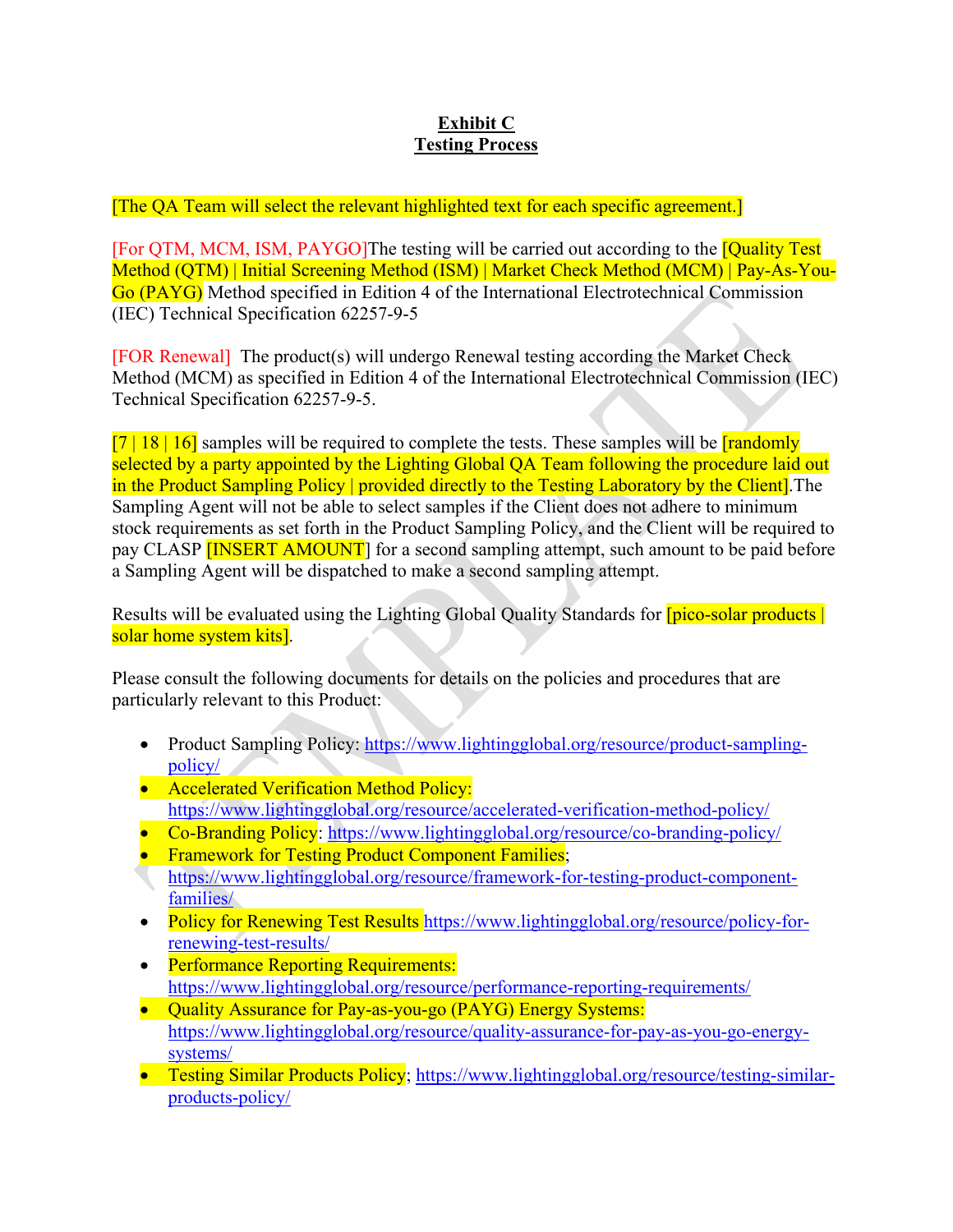These documents, other program policies, and the Quality Standards are located at [www.lightingglobal.org/news/type/quality-standards](http://www.lightingglobal.org/news/type/quality-standards) .

#### [FOR AVM:}

As noted in the Accelerated Verification Method (AVM) policy, by signing this Agreement, the Client affirms that:

a. the samples provided for testing are an accurate representation of the final production model that it plans to distribute, and

b. the Product submitted for testing is expected to meet the Lighting Global Quality Standards.

Additionally, the Client agrees to submit documentation to assist with follow-up QTM testing and Market Check Testing as described in the AVM policy.

For clarity, the AVM Program fee covers both:

a. VE testing support – test coordination, review of test results, and a summary cover letter. (Note, the cost of the VE Testing is not covered by the Program Fee; this cost shall be paid directly to the Laboratory).

b. Follow-up QTM testing support – test coordination, random sample selection, review of test results, and a summary cover letter. (Note: the Program Fee does not cover the cost of laboratory testing for the follow-up QTM test. Clients must contract and pay the test lab directly. The test lab will be designated at the discretion of Lighting Global.)

The test plan is described in the following table: **[Insert test plan]**